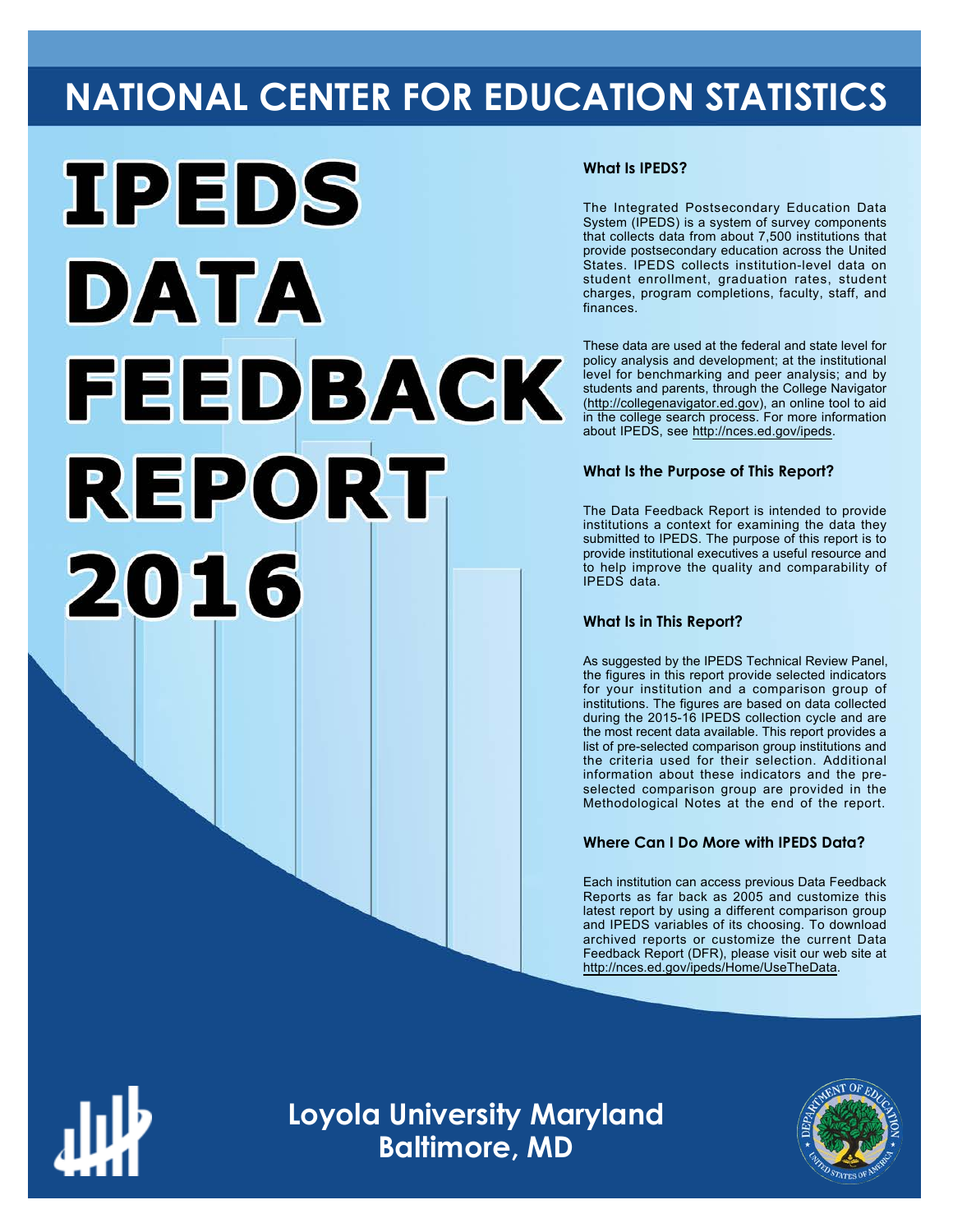# **COMPARISON GROUP**

Comparison group data are included to provide a context for interpreting your institution's statistics. If your institution did not define a custom comparison group for this report by July 17, NCES selected a comparison group for you. (In this case, the characteristics used to define the comparison group appears below.) The Customize Data Feedback Report functionality on the IPEDS Data Center [\(http://nces.ed.gov/ipeds/datacenter/\)](http://nces.ed.gov/ipeds/datacenter/) can be used to reproduce the figures in this report using different peer groups.

The custom comparison group chosen by Loyola University Maryland includes the following 9 institutions:

- Creighton University (Omaha, NE)
- Fairfield University (Fairfield, CT)
- Gonzaga University (Spokane, WA)
- Loyola Marymount University (Los Angeles, CA)
- Providence College (Providence, RI)
- Saint Joseph's University (Philadelphia, PA)
- Santa Clara University (Santa Clara, CA)
- Villanova University (Villanova, PA)
- Xavier University (Cincinnati, OH)

#### **The figures in this report have been organized and ordered into the following topic areas:**

| 1) Admissions (only for non-open-admissions schools) | Fig. 1 and 2           | Pq. 3       |
|------------------------------------------------------|------------------------|-------------|
| 2) Student Enrollment                                | Fig. 3 and 4           | Pg. 3 and 4 |
| 3) Awards                                            | Fig. 5                 | Pg. 4       |
| 4) Charges and Net Price                             | Fig. 6 and 7           | Pg. 4       |
| 5) Student Financial Aid                             | Fig. 8, 9, 10 and 11   | Pg. 5       |
| 6) Military Benefits*                                | [No charts applicable] |             |
| 7) Retention and Graduation Rates                    | Fig. 12, 13, 14 and 15 | Pq. 6 and 7 |
| 8) Finance                                           | Fig. 16 and 17         | Pg. 7       |
| 9) Staff                                             | Fig. 18 and 19         | Pq. 8       |
| 10) Libraries*                                       | [No charts applicable] |             |

\*These figures only appear in customized Data Feedback Reports (DFR), which are available through Use the Data portal on the IPEDS website.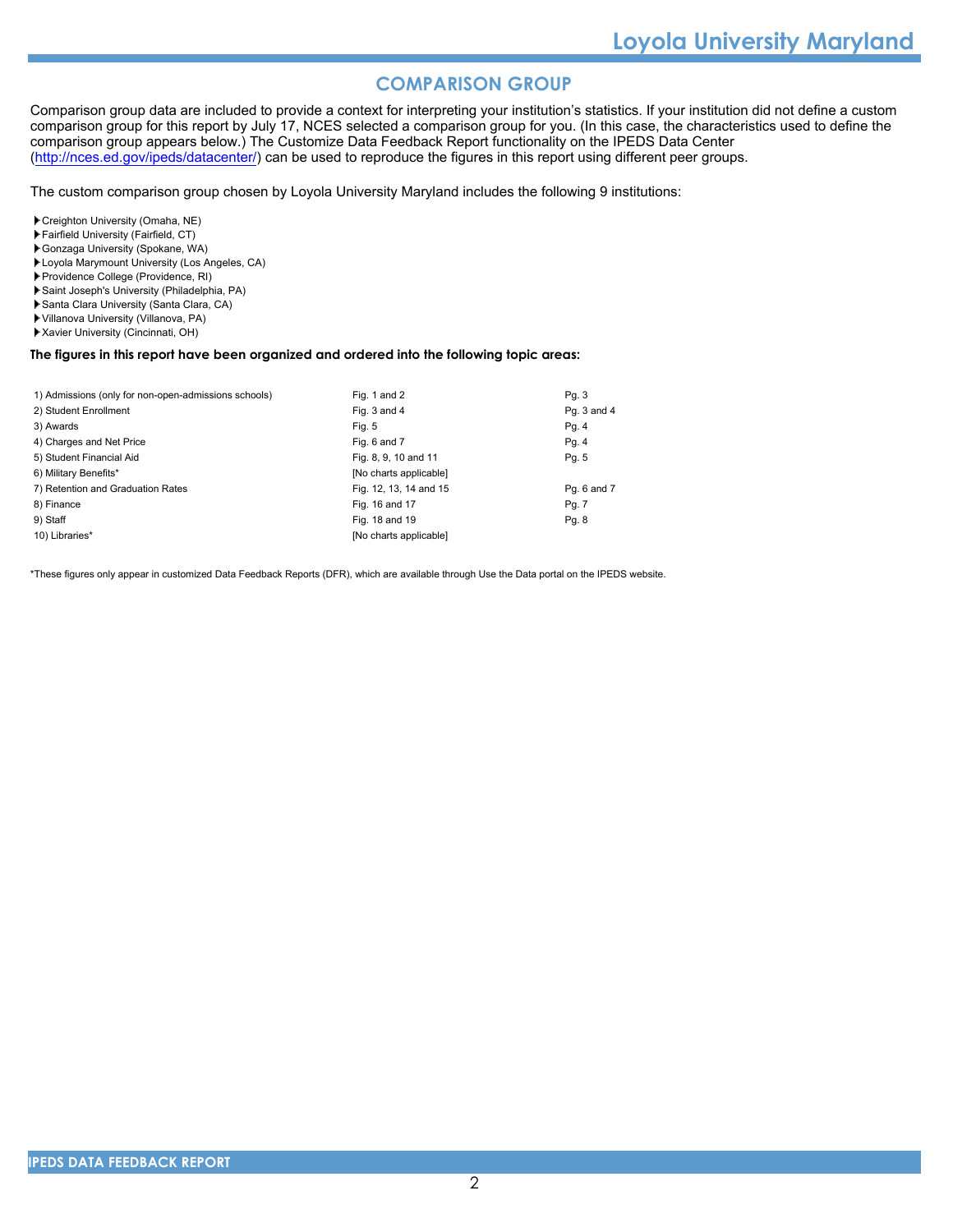**Figure 1. Number of first-time undergraduate students who applied, were admitted, and enrolled full and part time: Fall 2015**



NOTE: Admissions data are presented only for institutions that do not have an open admission policy, and apply to first-time, degree/certificate-seeking undergraduate students only. For details, see the Methodological Notes. N is the number of institutions in the comparison group.

SOURCE: U.S. Department of Education, National Center for Education Statistics, Integrated Postsecondary Education Data System (IPEDS): Winter 2015-16, Admissions component.





NOTE: Admissions data are presented only for institutions that do not have an open admission policy, and apply to first-time, degree/certificate-seeking undergraduate students only. For details, see the Methodological Notes. Median values for the comparison group will not add to 100%. See "Use of Median Values for Comparison Group" for how median values are determined. N is the number of institutions in the comparison group.

SOURCE: U.S. Department of Education, National Center for Education Statistics, Integrated Postsecondary Education Data System (IPEDS): Winter 2015-16, Admissions component.

# **Figure 3. Percent of all students enrolled, by race/ethnicity, and percent of students who are women: Fall 2015**



**The Comparison Group Median (N=9)** Comparison Group Median (N=9)

NOTE: For more information about disaggregation of data by race and ethnicity, see the Methodological Notes. Median values for the comparison group will not add to 100%. See "Use of Median Values for Comparison Group" for how median values are determined. N is the number of institutions in the comparison group.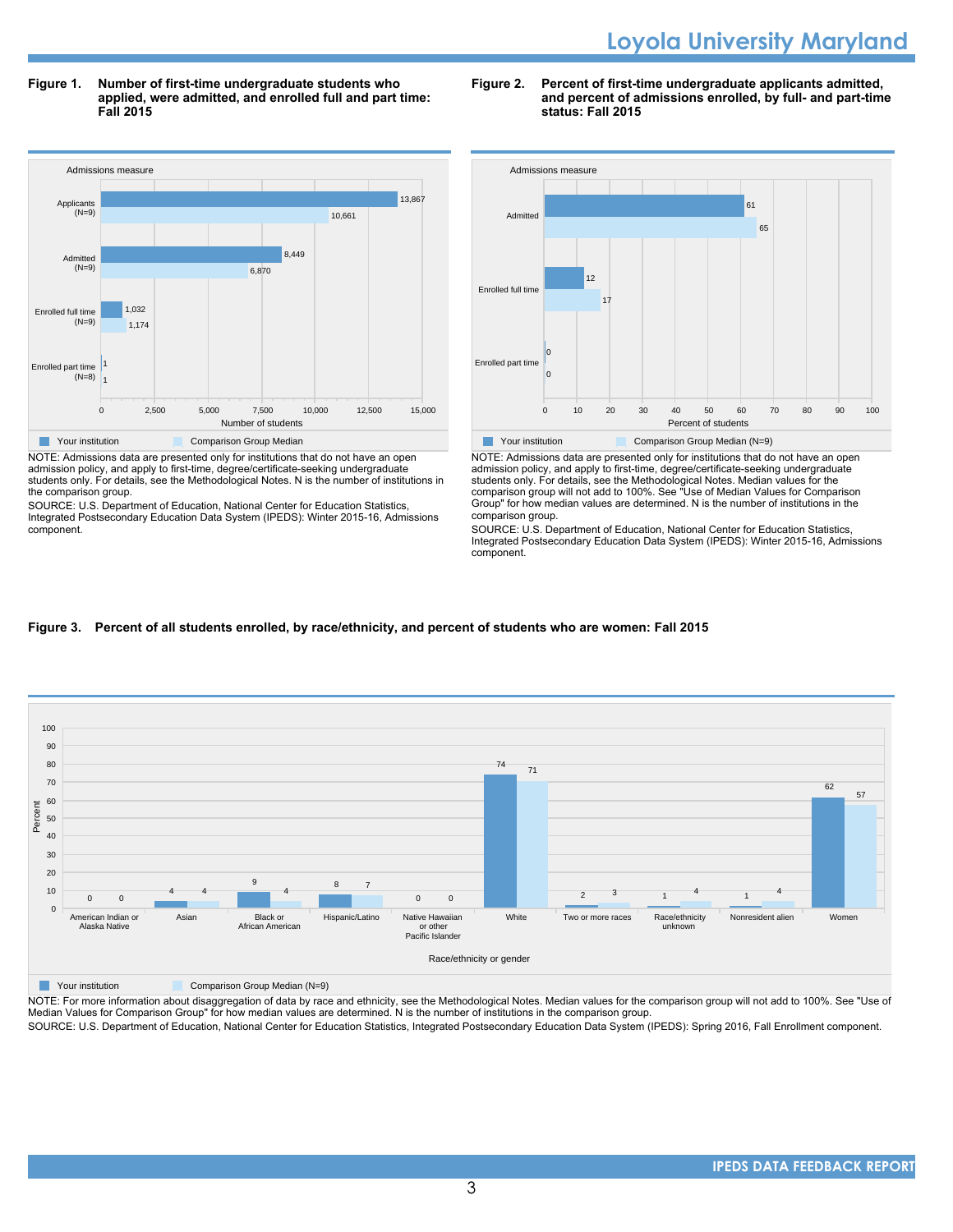**Figure 4. Unduplicated 12-month headcount of all students and of undergraduate students (2014-15), total FTE enrollment (2014-15), and full- and part-time fall enrollment (Fall 2015)**



NOTE: For details on calculating full-time equivalent (FTE) enrollment, see Calculating FTE in the Methodological Notes. Total headcount, FTE, and full- and part-time fall enrollment include both undergraduate and postbaccalaureate students, when applicable. N is the number of institutions in the comparison group.

SOURCE: U.S. Department of Education, National Center for Education Statistics, Integrated Postsecondary Education Data System (IPEDS): Fall 2015, 12-month Enrollment component and Spring 2016, Fall Enrollment component.

#### **Figure 6. Academic year tuition and required fees for full-time, first-time degree/certificate-seeking undergraduates: 2012-13 to 2015-16**



NOTE: The tuition and required fees shown here are the lowest reported from the categories of in-district, in-state, and out-of-state. N is the number of institutions in the comparison group.

SOURCE: U.S. Department of Education, National Center for Education Statistics, Integrated Postsecondary Education Data System (IPEDS): Fall 2015, Institutional Characteristics component.

**Figure 5. Number of degrees awarded, by level: 2014-15**



NOTE: For additional information about postbaccalaureate degree levels, see the Methodology Notes. N is the number of institutions in the comparison group. SOURCE: U.S. Department of Education, National Center for Education Statistics, Integrated Postsecondary Education Data System (IPEDS): Fall 2015, Completions component.

**Figure 7. Average net price of attendance for full-time, first-time degree/certificate-seeking undergraduate students, who were awarded grant or scholarship aid: 2012-13 to 2014- 15**



NOTE: Average net price is for full-time, first-time degree/certificate-seeking undergraduate students and is generated by subtracting the average amount of federal, state/local government, and institutional grant and scholarship awarded aid from the total cost of attendance. Total cost of attendance is the sum of published tuition and required fees, books and supplies, and the average room and board and other expenses. For details, see the Methodological Notes. N is the number of institutions in the comparison group.

SOURCE: U.S. Department of Education, National Center for Education Statistics, Integrated Postsecondary Education Data System (IPEDS): Fall 2015, Institutional Characteristics component and Winter 2015-16, Student Financial Aid component.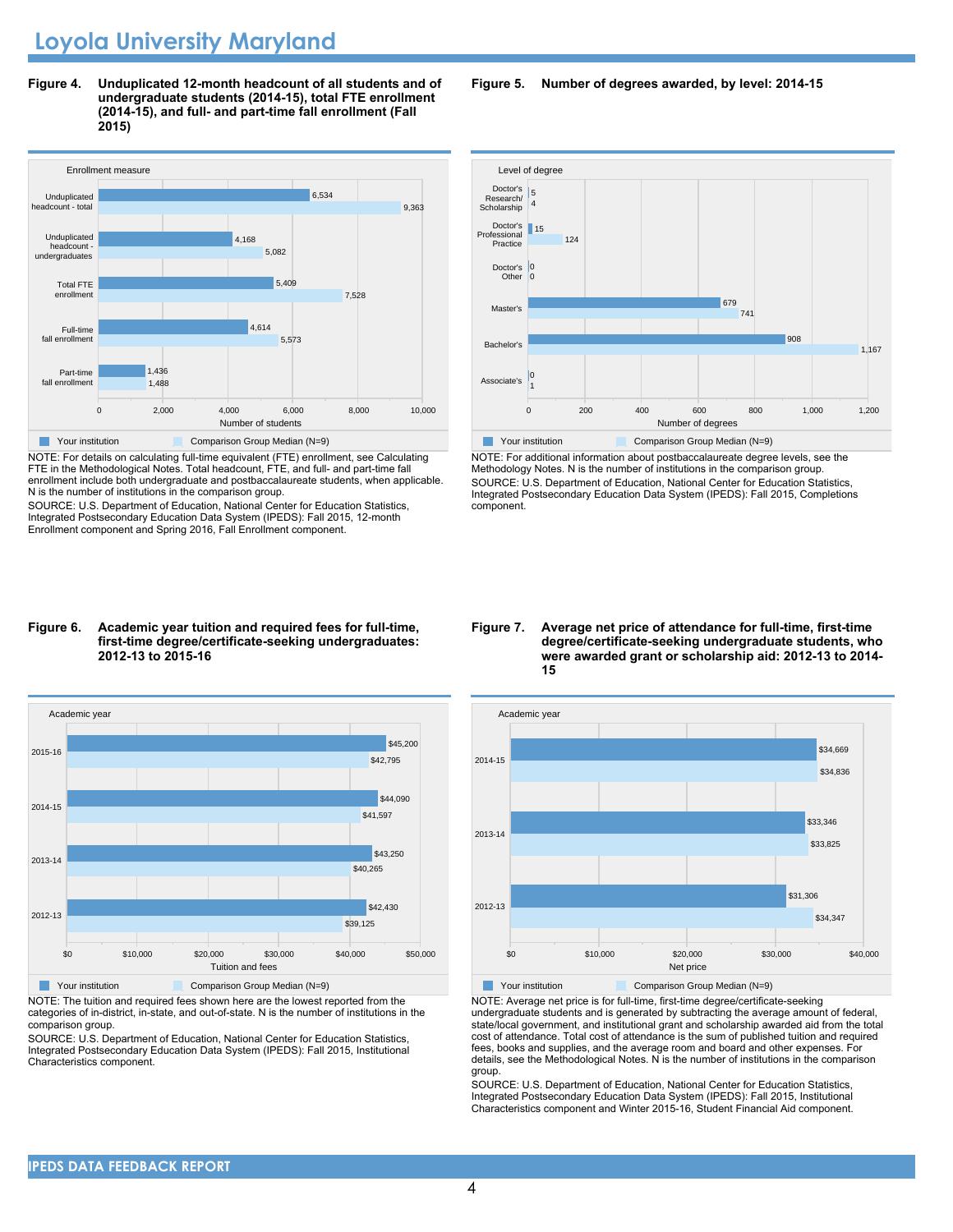**Figure 8. Percent of full-time, first-time degree/certificate-seeking undergraduate students who were awarded grant or scholarship aid from the federal government, state/local government, or the institution, or loans, by type of aid: 2014-15**



NOTE: Any grant aid above includes grant or scholarship aid awarded from the federal government, state/local government, or the institution. Federal grants includes Pell grants and other federal grants. Any loans includes federal loans and other loans awarded to students. For details on how students are counted for financial aid reporting, see Cohort Determination in the Methodological Notes. N is the number of institutions in the comparison group.

SOURCE: U.S. Department of Education, National Center for Education Statistics, Integrated Postsecondary Education Data System (IPEDS): Winter 2015-16, Student Financial Aid component.

#### **Figure 9. Average amounts of grant or scholarship aid from the federal government, state/local government, or the institution, or loans awarded to full-time, first-time degree/certificate-seeking undergraduate students, by type of aid: 2014-15**



NOTE: Any grant aid above includes grant or scholarship aid awarded from the federal government, state/local government, or the institution. Federal grants includes Pell grants and other federal grants. Any loans includes federal loans and other loans awarded to students. Average amounts of aid were calculated by dividing the total aid awarded by the total number of recipients in each institution. N is the number of institutions in the comparison group.

SOURCE: U.S. Department of Education, National Center for Education Statistics, Integrated Postsecondary Education Data System (IPEDS): Winter 2015-16, Student Financial Aid component.

#### **Figure 10. Percent of all undergraduates awarded aid, by type of aid: 2014-15**



NOTE: Any grant aid above includes grant or scholarship aid awarded from the federal government, state/local government, the institution, or other sources. Federal loans includes only federal loans awarded to students. N is the number of institutions in the comparison group.

SOURCE: U.S. Department of Education, National Center for Education Statistics, Integrated Postsecondary Education Data System (IPEDS): Winter 2015-16, Student Financial Aid component.

#### **Figure 11. Average amount of aid awarded to all undergraduates, by type of aid: 2014-15**



Your institution **Comparison Group Median (N=9)** 

NOTE: Any grant aid above includes grant or scholarship aid from the federal government, state/local government, the institution, or other sources. Federal loans includes federal loans to students. Average amounts of aid were calculated by dividing the total aid awarded by the total number of recipients in each institution. N is the number of institutions in the comparison group.

SOURCE: U.S. Department of Education, National Center for Education Statistics, Integrated Postsecondary Education Data System (IPEDS): Winter 2015-16, Student Financial Aid component.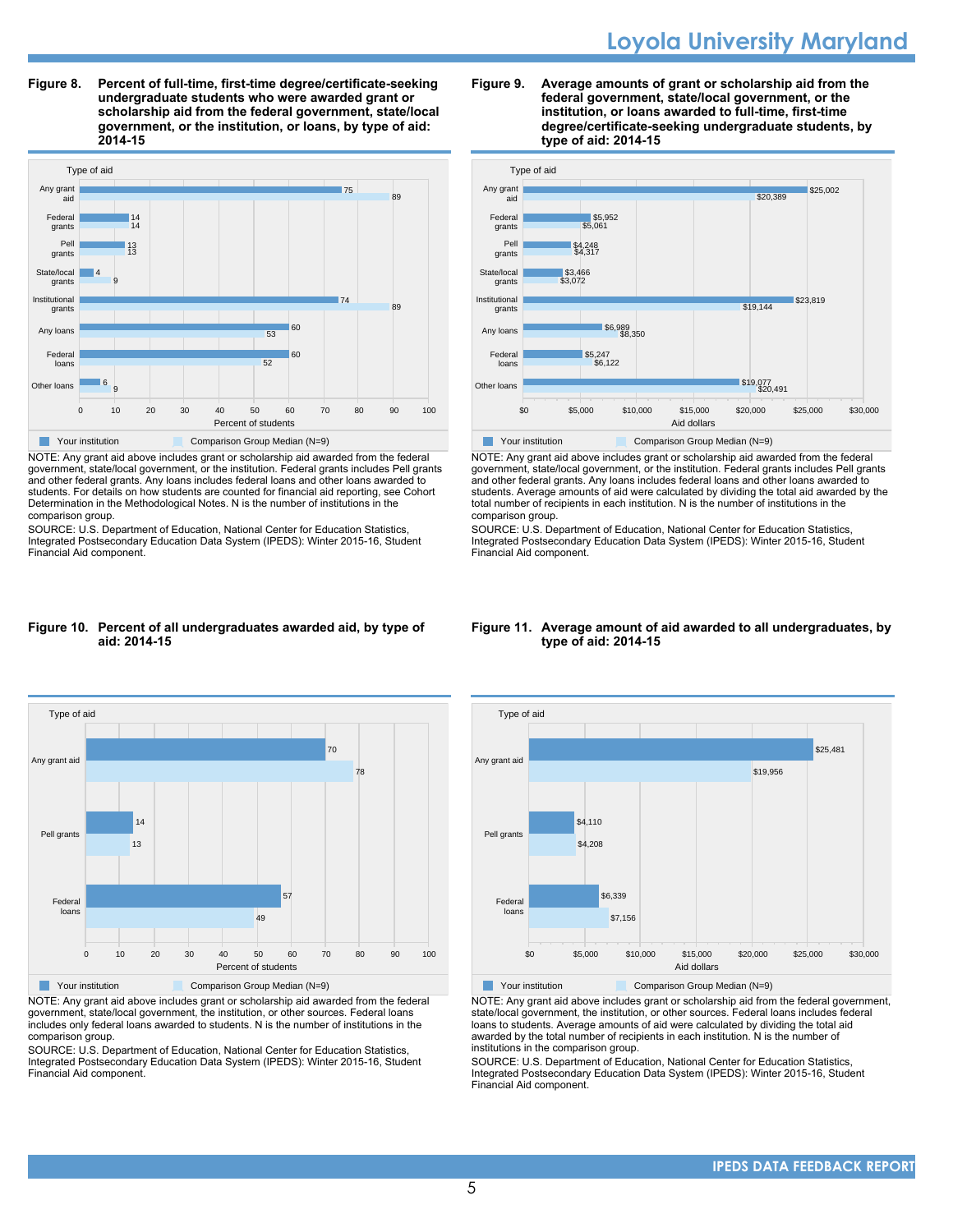**Figure 12. Retention rates of full-time, first-time bachelor's degree seeking students (Fall 2014 cohort)**



NOTE: Retention rates are measured from the fall of first enrollment to the following fall. Academic reporting institutions report retention data as of the institution's official fall reporting date or as of October 15, 2014. Program reporters determine the cohort with enrollment any time between August 1-October 31, 2014 and retention based on August 1, 2015. Four-year institutions report retention rates for students seeking a bachelor's degree. For more details, see the Methodological Notes. N is the number of institutions in the comparison group.

SOURCE: U.S. Department of Education, National Center for Education Statistics, Integrated Postsecondary Education Data System (IPEDS): Spring 2016, Fall Enrollment component.

#### **Figure 14. Bachelor's degree graduation rates of full-time, first-time degree/certificate-seeking undergraduates within 4 years, 6 years, and 8 years: 2007 cohort**



NOTE: The 6-year graduation rate is the Student Right-to-Know (SRK) rate; the 4- and 8 year rates are calculated using the same methodology. For details, see the Methodological Notes. N is the number of institutions in the comparison group. SOURCE: U.S. Department of Education, National Center for Education Statistics, Integrated Postsecondary Education Data System (IPEDS): Winter 2015-16, 200% Graduation Rates component.





NOTE: Graduation rate cohort includes all full-time, first-time degree/certificate-seeking undergraduate students. Graduation and transfer-out rates are the Student Right-to-Know rates. Only institutions with mission to prepare students to transfer are required to report transfer out. For more details, see the Methodological Notes. N is the number of institutions in the comparison group. Medians are not reported for comparison groups with less than three values.

SOURCE: U.S. Department of Education, National Center for Education Statistics, Integrated Postsecondary Education Data System (IPEDS): Winter 2015-16, Graduation Rates component.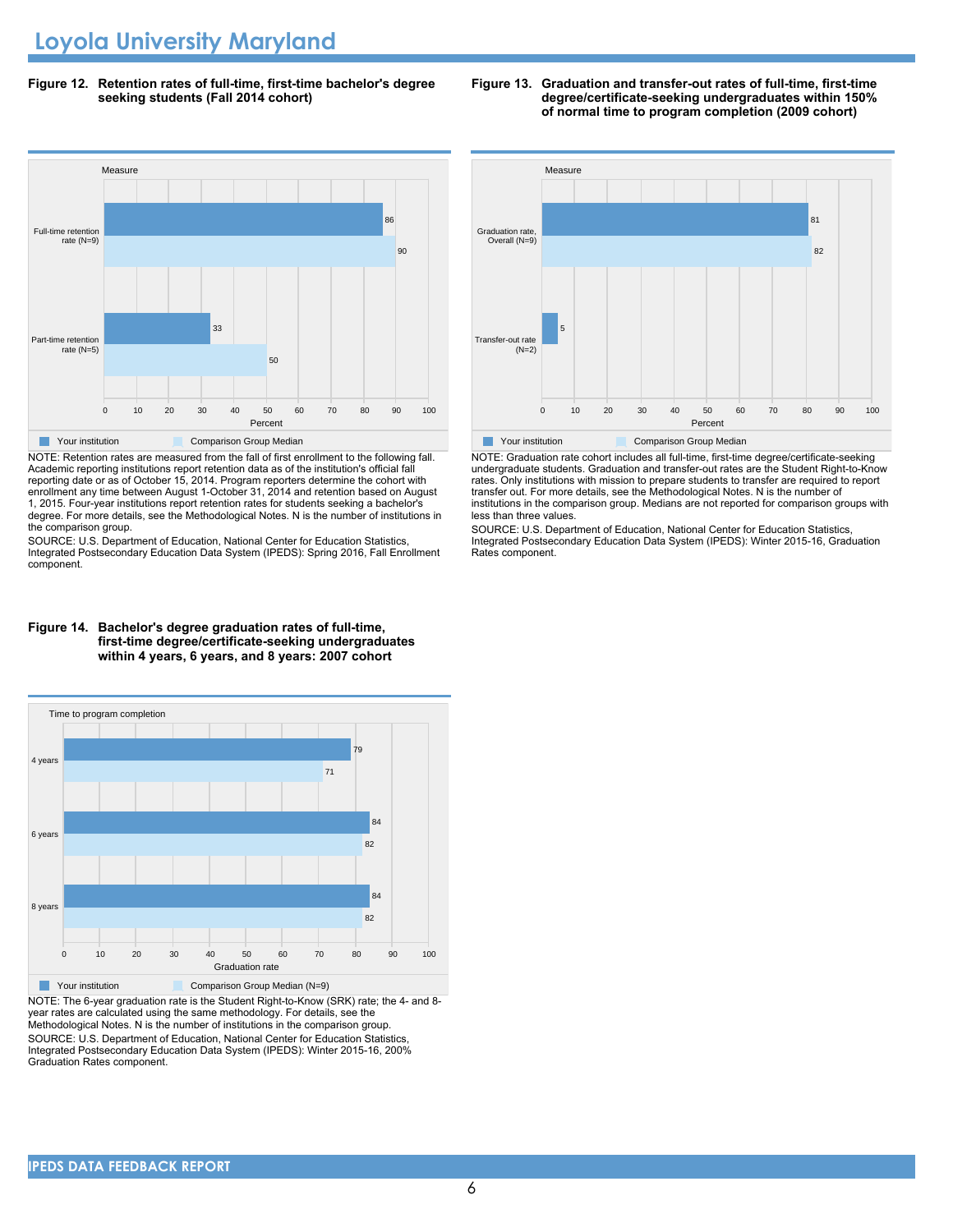#### **Figure 15. Graduation rates of full-time, first-time degree/certificate-seeking undergraduates within 150% of normal time to program completion, by race/ethnicity: 2009 cohort**



NOTE: For more information about disaggregation of data by race and ethnicity, see the Methodological Notes. The graduation rates are the Student Right-to-Know (SRK) rates. Median values for the comparison group will not add to 100%. N is the number of institutions in the comparison group.

SOURCE: U.S. Department of Education, National Center for Education Statistics, Integrated Postsecondary Education Data System (IPEDS): Winter 2015-16, Graduation Rates component.

#### **Figure 16. Percent distribution of core revenues, by source: Fiscal year 2015**



NOTE: The comparison group median is based on those members of the comparison group that report finance data using the same accounting standards as the comparison institution. For a detailed definition of core revenues, see the Methodological Notes. N is the number of institutions in the comparison group.

SOURCE: U.S. Department of Education, National Center for Education Statistics, Integrated Postsecondary Education Data System (IPEDS): Spring 2016, Finance component.

#### **Figure 17. Core expenses per FTE enrollment, by function: Fiscal year 2015**



NOTE: Expenses per full-time equivalent (FTE) enrollment, particularly instruction, may be inflated because finance data includes all core expenses while FTE reflects credit activity only. For details on calculating FTE enrollment and a detailed definition of core expenses, see the Methodological Notes. N is the number of institutions in the comparison group. SOURCE: U.S. Department of Education, National Center for Education Statistics, Integrated Postsecondary Education Data System (IPEDS): Fall 2015, 12-month Enrollment component and Spring 2016, Finance component.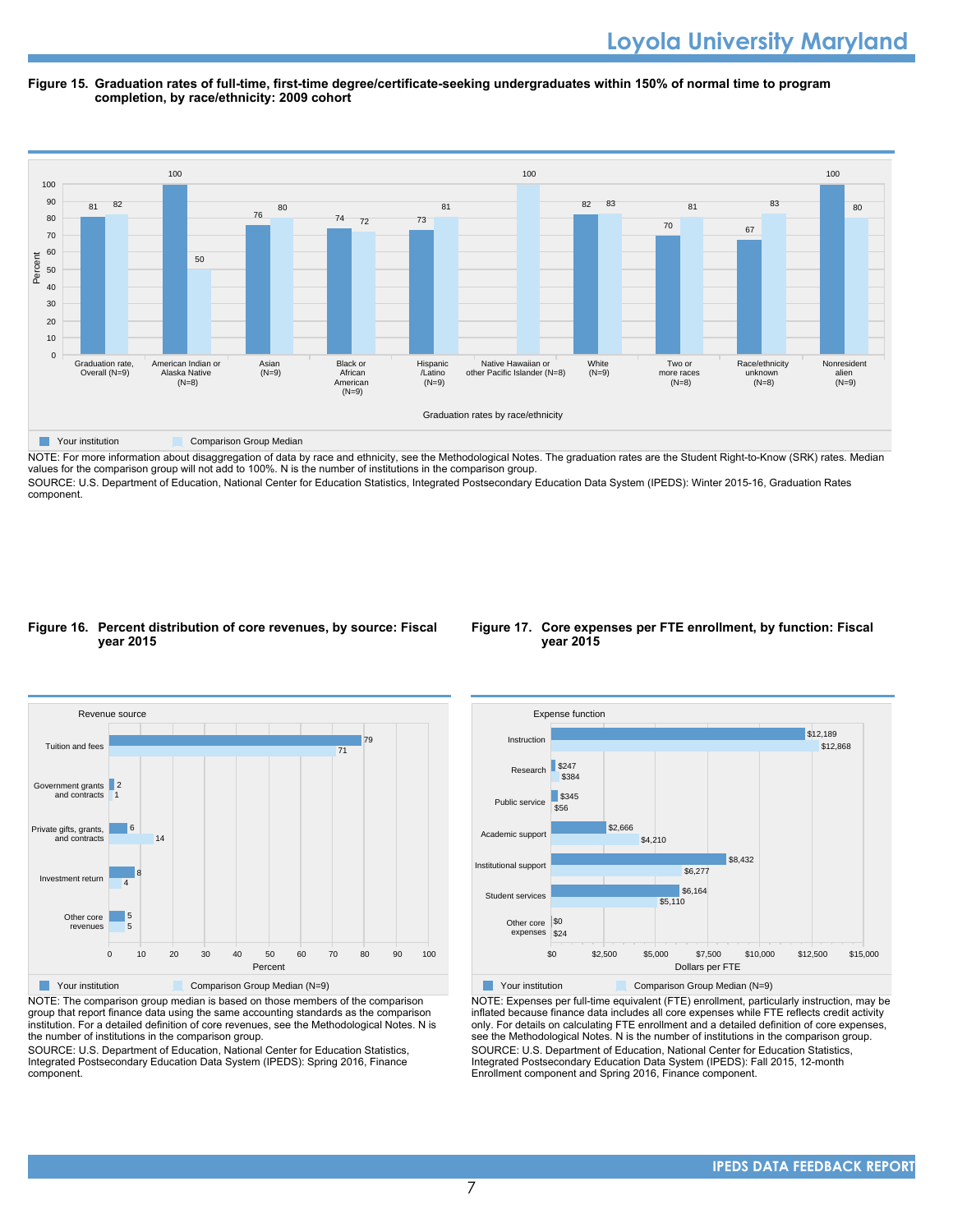**Figure 18. Full-time equivalent staff, by occupational category: Fall 2015**

#### Staff cate<br>Postsecondary Teachers 0 100 200 300 400 500 600 Number of staff Other Healthcare 10<br>12 Community service, legal, arts, and media Computer, engineering, and science Business and financial operations Management Instructional support occupations and staff |319<br>311 88 73 65 75 83 **26** 179 173 65 25 532 444 Staff category **Your institution** Comparison Group Median (N=9)

NOTE: Graduate assistants are not included. For calculation details, see the Methodological Notes. N is the number of institutions in the comparison group. SOURCE: U.S. Department of Education, National Center for Education Statistics, Integrated Postsecondary Education Data System (IPEDS): Spring 2016, Human Resources component.

#### **Figure 19. Average salaries of full-time instructional non-medical staff equated to 9-month contracts, by academic rank: Academic year 2015-16**



NOTE: Average salaries of full-time instructional non-medical staff equated to 9-month contracts was calculated by multiplying the average monthly salary by 9. The average monthly salary was calculated by dividing the total salary outlays by the total number of months covered by staff on 9, 10, 11 and 12-month contracts.

SOURCE: U.S. Department of Education, National Center for Education Statistics, Integrated Postsecondary Education Data System (IPEDS): Spring 2016, Human Resources component.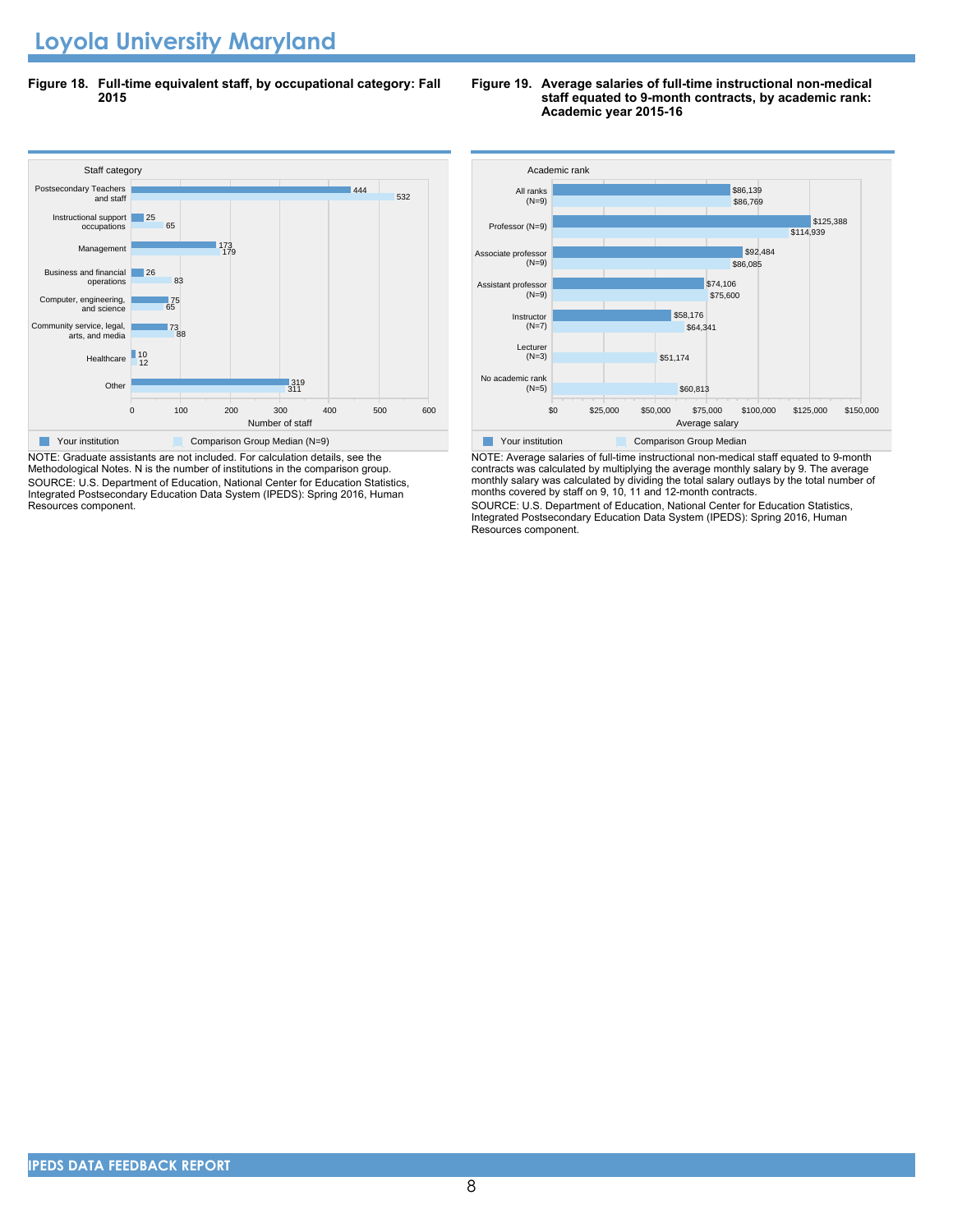# **METHODOLOGICAL NOTES**

#### **Overview**

This report is based on data supplied by institutions to IPEDS during the 2015-16 data collection year. Response rates exceeded 99% for most surveys. Detailed response tables are included in IPEDS First Look reports at [http://nces.ed.gov/pubsearch/getpubcats.asp?sid=010.](http://nces.ed.gov/pubsearch/getpubcats.asp?sid=010)

#### **Use of Median Values for Comparison Group**

The value for the comparison institution is compared to the median value for the comparison group for each statistic included in the figure. If more than one statistic is presented in a figure, the median values are determined separately for each indicator or statistic. Medians are not reported for comparison groups with fewer than three values. Where percentage distributions are presented, median values may not add to 100%. To access all the data used to create the figures included in this report, go to 'Use the Data' portal on the IPEDS website (<http://nces.ed.gov/ipeds>).

### **Missing Statistics**

If a statistic is not reported for your institution, the omission indicates that the statistic is not relevant to your institution and the data were not collected. Not all notes may be applicable to your report.

#### **Use of Imputed Data**

All IPEDS data are subject to imputation for total (institutional) and partial (item) nonresponse. If necessary, imputed values were used to prepare your report.

#### **Data Confidentiality**

IPEDS data are not collected under a pledge of confidentiality.

#### **Disaggregation of Data by Race/Ethnicity**

When applicable, some statistics are disaggregated by race/ethnicity. Data disaggregated by race/ethnicity have been reported using the 1997 Office of Management and Budget categories. Detailed information about the race/ethnicity categories can be found at <http://nces.ed.gov/ipeds/reic/resource.asp>.

#### **Cohort Determination for Reporting Student Financial Aid and Graduation Rates**

Student cohorts for reporting Student Financial Aid and Graduation Rates data are based on the reporting type of the institution. For institutions that report based on an academic year (those operating on standard academic terms), student counts and cohorts are based on fall term data. Student counts and cohorts for program reporters (those that do not operate on standard academic terms) are based on unduplicated counts of students enrolled during a full 12-month period.

# **DESCRIPTION OF STATISTICS USED IN THE FIGURES**

#### **Admissions (only for non-open-admissions schools)**

#### *Admissions and Test Score Data*

Admissions and test score data are presented only for institutions that do not have an open admission policy, and apply to first-time, degree/certificate-seeking undergraduate students only. Applicants include only those students who fulfilled all requirements for consideration for admission and who were notified of one of the following actions: admission, non-admission, placement on a wait list, or application withdrawn (by applicant or institution). Admitted applicants (admissions) include wait-listed students who were subsequently offered admission. Early decision, early action, and students who began studies during the summer prior to the fall reporting period are included. For customized Data Feedback Reports, test scores are presented only if they are required for admission.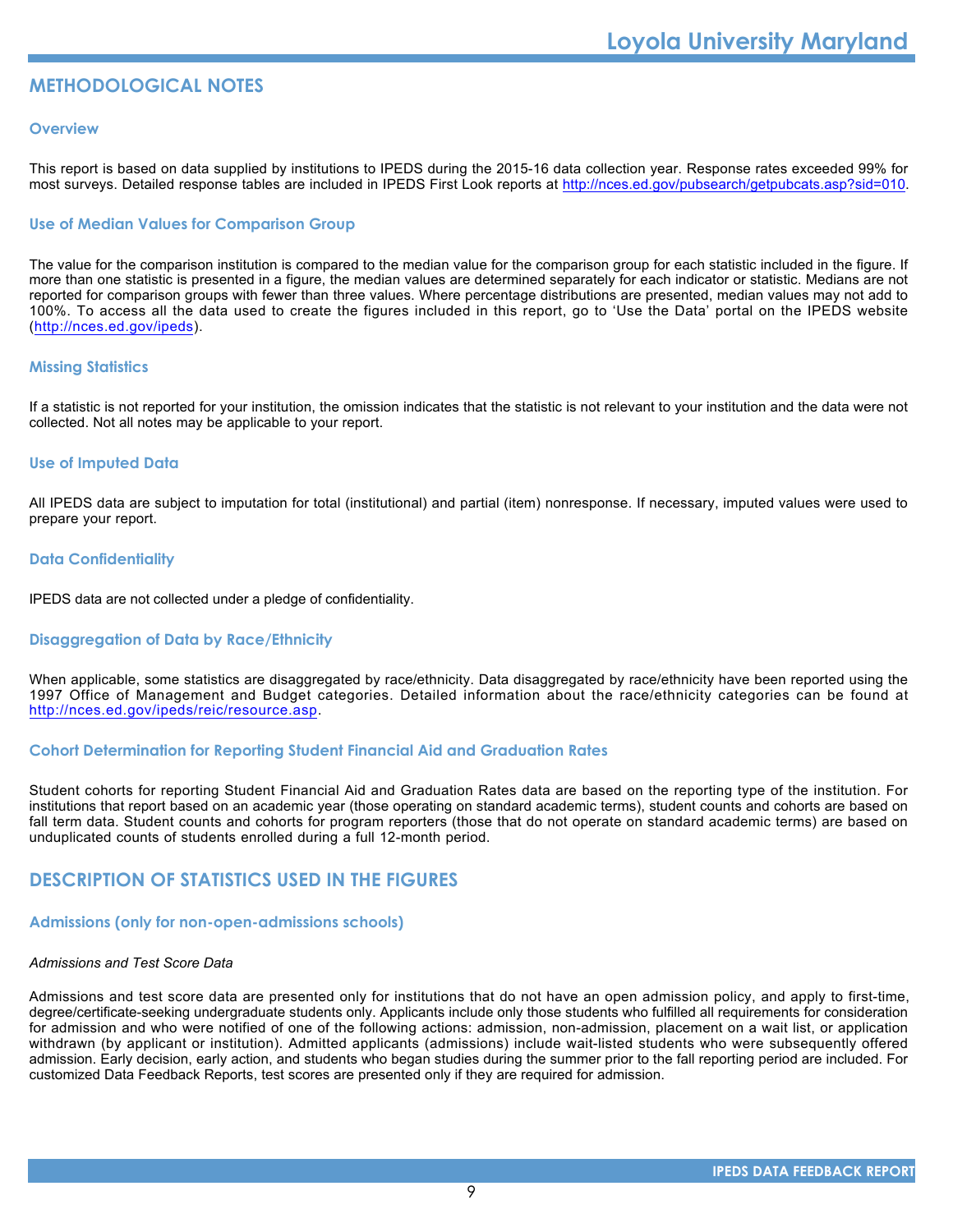# **Student Enrollment**

### *FTE Enrollment*

The full-time equivalent (FTE) enrollment used in this report is the sum of the institution's FTE undergraduate enrollment and FTE graduate enrollment (as calculated from or reported on the 12-month Enrollment component). Undergraduate and graduate FTE are estimated using 12 -month instructional activity (credit and/or contact hours). See "Calculation of FTE Students (using instructional activity)" in the IPEDS Glossary at <http://nces.ed.gov/ipeds/glossary/>.

#### *Total Entering Undergraduate Students*

Total entering students are students at the undergraduate level, both full- and part-time, new to the institution in the fall term (or the prior summer term who returned in the fall). This includes all first-time undergraduate students, students transferring into the institution at the undergraduate level, and non-degree/certificate-seeking undergraduates entering in the fall. Only degree-granting, academic year reporting institutions provide total entering student data.

### **Charges and Net Price**

#### *Average Institutional Net Price*

Average net price is calculated for full-time, first-time degree/certificate-seeking undergraduates who were awarded grant or scholarship aid from the federal government, state/local government, or the institution anytime during the full aid year. For public institutions, this includes only students who paid the in-state or in-district tuition rate. Other sources of grant aid are excluded. Average net price is generated by subtracting the average amount of federal, state/local government, and institutional grant and scholarship aid from the total cost of attendance. Total cost of attendance is the sum of published tuition and required fees, books and supplies, and the average room and board and other expenses.

For the purpose of the IPEDS reporting, aid awarded refers to financial aid that was awarded to, and accepted by, a student. This amount may differ from the aid amount that is disbursed to a student.

### **Retention and Graduation Rates**

#### *Graduation Rates and Transfer-out Rate*

Graduation rates are those developed to satisfy the requirements of the Student Right-to-Know Act and Higher Education Act, as amended, and are defined as the total number of individuals from a given cohort of full-time, first-time degree/certificate-seeking undergraduates who completed a degree or certificate within a given percent of normal time to complete all requirements of the degree or certificate program before the ending status date of August 31, 2014; divided by the total number of students in the cohort of full-time, first-time degree/certificateseeking undergraduates minus any allowable exclusions. Institutions are permitted to exclude from the cohort students who died or were totally and permanently disabled; those who left school to serve in the armed forces or were called up to active duty; those who left to serve with a foreign aid service of the federal government, such as the Peace Corps; and those who left to serve on an official church mission.

Transfer-out rate is the total number of students from the cohort who are known to have transferred out of the reporting institution (without earning a degree/award) and subsequently re-enrolled at another institution within the same time period; divided by the same adjusted cohort (initial cohort minus allowable exclusions) as described above. Only institutions with a mission that includes providing substantial preparation for students to enroll in another eligible institution are required to report transfers out.

#### *Retention Rates*

Retention rates are measures at which students persist in their educational program at an institution, expressed as a percentage. For fouryear institutions, this is the percentage of first-time bachelors (or equivalent) degree-seeking undergraduates from the previous fall who are again enrolled in the current fall. For all other institutions this is the percentage of first-time degree/certificate-seeking students from the previous fall who either re-enrolled or successfully completed their program by the current fall. The full-time retention rate is calculated using the percentage of full-time, first-time degree/certificate-seeking undergraduates, while the part-time rate is calculated using the percentage of part-time, first-time degree/certificate-seeking undergraduates.

#### **Finance**

#### *Core Revenues*

Core revenues for public institutions reporting under GASB standards include tuition and fees; state and local appropriations; government grants and contracts; private gifts, grants, and contracts; sales and services of educational activities; investment income; other operating and